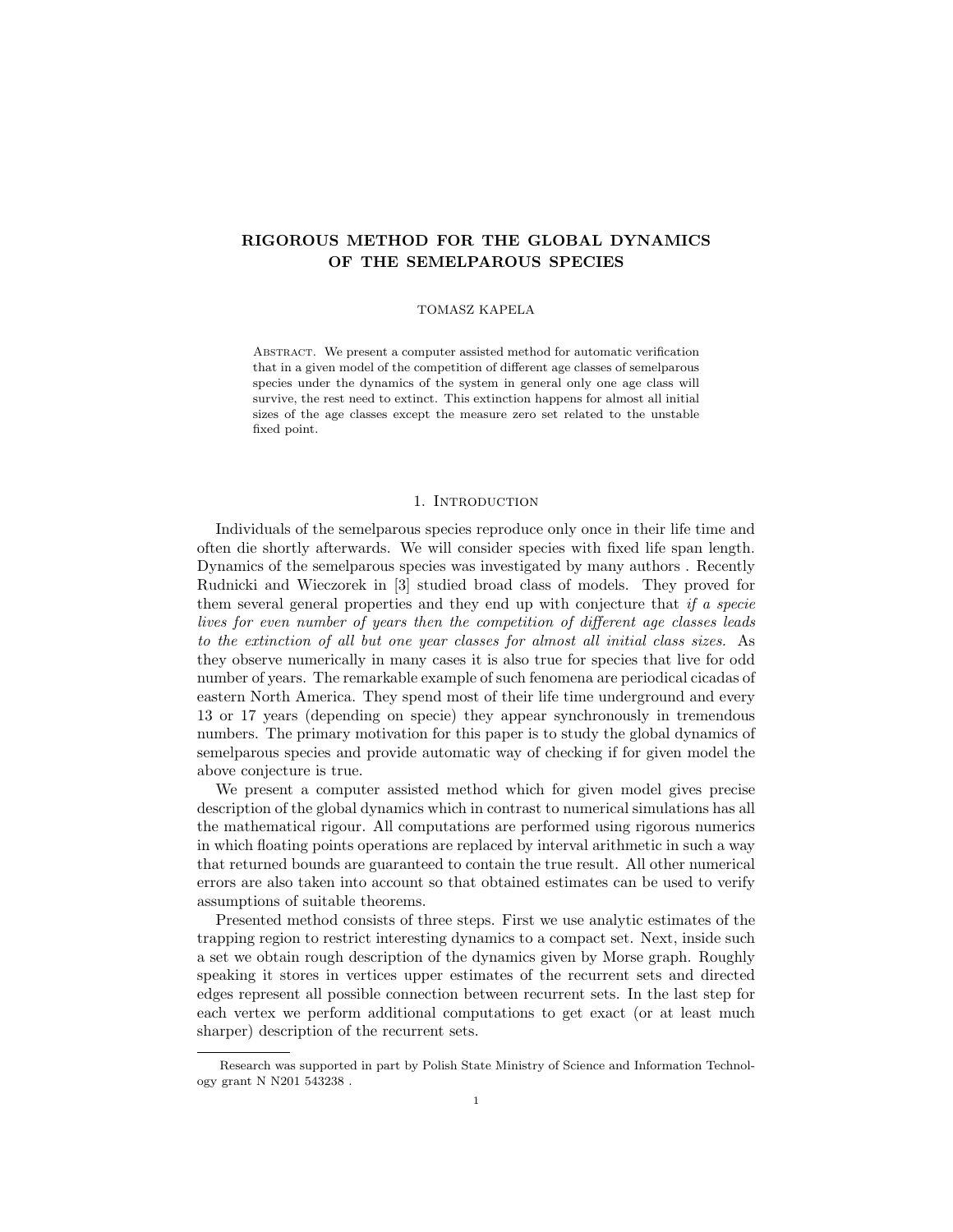#### 2 TOMASZ KAPELA

The method joins together two approaches: the first one that is focused on global picture up to some finite resolution and the second one that study local phenomena such as fixed points, periodic orbits, connectiong orbits, etc. Although in this paper we apply the method only to the dynamics of the semelparous species, it can be easily used in the context of other dynamical systems.

A number of individuals at age a at time t we denote by  $x_a(t)$ . We assume that the maximal age  $a_{max}$  is finite, therefore the state of the population at time  $t$  can be represented as a vector  $x(t) = (x_1(t), x_2(t), \ldots, x_{a_{max}}(t))$ . For the most of the paper we will consider a general population model with discrete time

$$
(1) \qquad \qquad x(t+1) = F(x(t))
$$

where  $F: \mathbb{R}^n_0 \to \mathbb{R}^n_0$  is a  $C^1$  function.

# 2. Rough global dynamics

**Definition 1.** A subset  $S \subset X$  is called an **invariant set** if  $f(S) = S$ . A compact subset  $N \subset X$  is called an **isolating neighborhood** if

$$
Inv(N, f) \subset int(N)
$$

where  $Inv(N, f)$  denotes the maximal invariant set under f contained in N. An invariant set S is called **isolated** if  $S = Inv(N, f)$  for some isolating neighborhood N.

**Definition 2.** A Morse decomposition of an isolated invariant set  $S$  is a finite collection

$$
M(S) = \{ M(p) \subset S \mid p \in \mathcal{P} \}
$$

of disjoint isolated invariant sets, called Morse sets, which are indexed by the set P on which there exists a strict partial ordering  $\succ$ , called an **admissible order**, such that for every  $x \in S$ 

 $\bigcup_{p\in\mathcal{P}}M(p)$  and any complete orbit  $\gamma$  of f through x in S there exist indices  $p\succ q$ such that under f

$$
\omega(\gamma) \subset M(q) \text{ and } \alpha(\gamma) \subset M(p).
$$

The main purpose to compute Morse decomposition is to get global description of the dynamics on  $S$ . Every subset of  $S$  that is associated with recurrent dynamics e.g. a fixed point, a periodic orbit, chaotic dynamics must lie in some Morse set. The dynamics outside the Morse sets is gradient-like and all possible directions of trajectories between Morse sets are encoded in an admissible partial order. The Morse decomposition can be represented as an acyclic directed graph, called Morse graph, in which vertices correspond to Morse sets and edges are generated by ordering  $\succ$ .

To construct Morse graphs we use conley-morse-database software [1]. The software adaptively grids the phase space, constructs combinatorial representation of the dynamics from which a Morse decomposition is computed (see [2] for detailed description). As a result one obtain Morse graph and upper estimates of Morse sets corresponding to vertices. In general Morse graphs are not unique. They often can be refined. Because we need to stop subdivision of the phase space at some level graphs can contain some 'artificial' vertices, which correspond to empty Morse sets. Due to overestimations graphs can also contain edges between Morse sets, that are not connected by any trajectory. Those two facts do not conflict with the above definition of the Morse decomposition.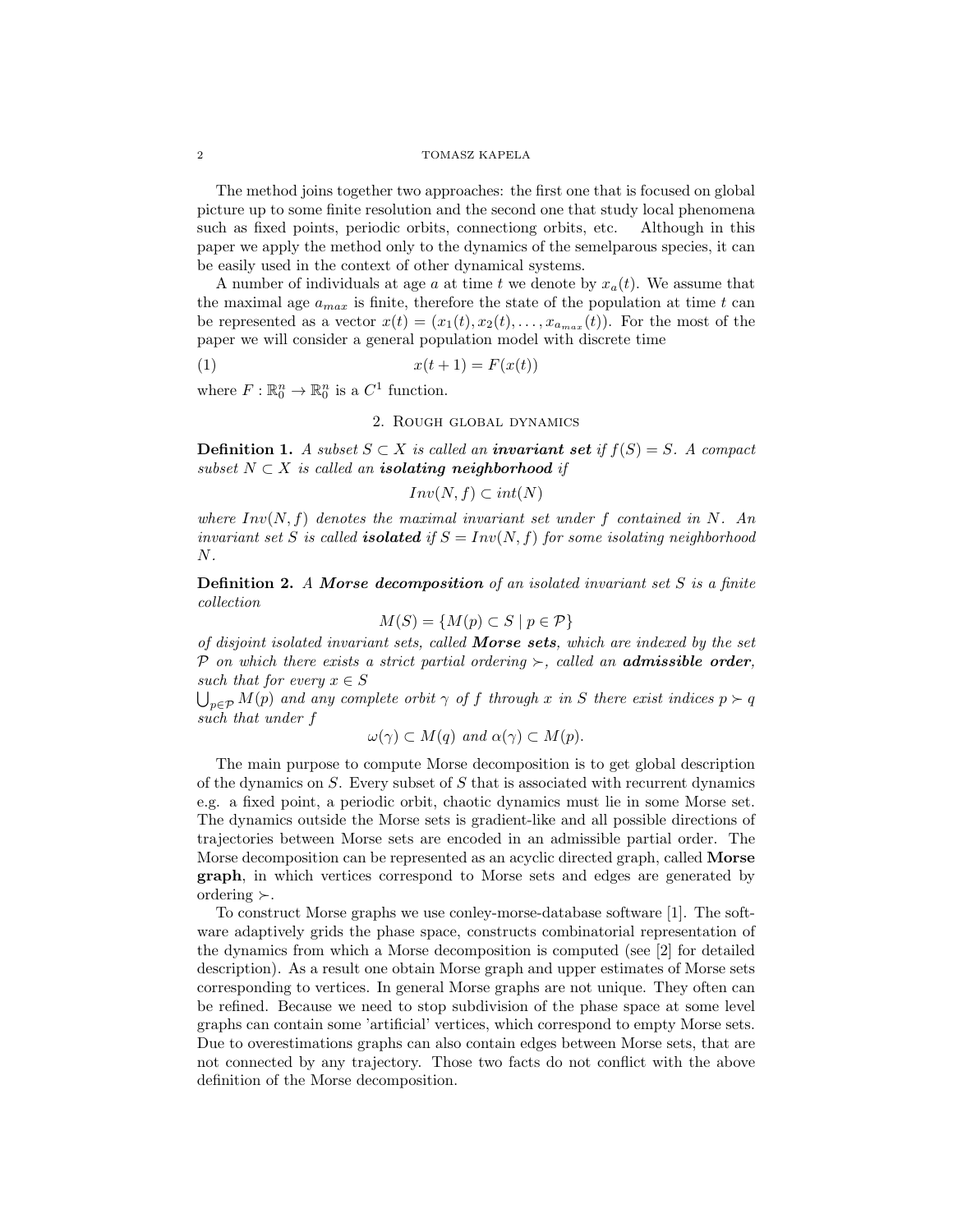#### 3. Dynamics inside Morse sets

In this section we assume that we already have description of the global dynamics given by Morse graph  $(\mathcal{P}, E)$ . We would like to stress that this description can be very rough. Usually we do not know Morse sets explicitely, but we have only sets of boxes covering them.

On the one hand even if a Morse set is empty or contains single fixed point the estimates could be quite big. On the other hand narrow estimates of the Morse set usually do not guarantee that the set measure is zero.

To obtain rough description of the dynamics usually only values of the function are used.

## 3.1. Repeller.

**Theorem 1.** Let  $f : \mathbb{R}^n_0 \to \mathbb{R}^n_0$  be differentiable and  $f(0) = 0$ . Let  $0 \in V \subset \mathbb{R}^n_0$ be compact and convex. If  $\sum_{j=1}^{n} \frac{\partial f_j}{\partial x_i}$  $\frac{\partial J_j}{\partial x_i} > \delta > 1$  for some  $\delta$  and  $i = 1, 2, ..., n$  then  $Inv(V, f) = \{0\}.$ 

**Proof:** Let  $x = (x_1, x_2, \dots, x_n) \in V$  and let  $L(x) = \sum_{i=1}^n x_i$ . If  $x \neq 0$  we have

$$
L(f(x)) = L\left(\int_0^1 f'(sx)xds\right) = \sum_{j=1}^n \int_0^1 \sum_{i=1}^n \frac{\partial f_j(sx)}{\partial x_i} x_i ds
$$
  
= 
$$
\sum_{i=1}^n x_i \int_0^1 \sum_{j=1}^n \frac{\partial f_j(sx)}{\partial x_i} ds > \delta \sum_{i=1}^n x_i = \delta L(x).
$$

Hence all points in V except 0 must leave V after a finite number of iterations.  $\blacksquare$ 

## 3.2. Attractors.

**Definition 3.** A set of all natural numbers from 1 to n without i we denote by  $I_n^i$ *i.e.*  $I_n^i := \{1, 2, \ldots, i-1, i+i, \ldots, n\}.$ 

An i-th positive half-axis will be denoted by  $OX_i$  i.e.  $OX_i = \{(x_1, \ldots, x_n) \in \mathbb{R}^n \mid$  $x_i \geq 0, x_j = 0 \text{ for } j \in I_n^i$ 

$$
\pi_i(x) = \dots
$$

 $hull_0^i(V) := \{(x_1, ..., x_n) \in \mathbb{R}_0^n \mid \exists (y_1, ..., y_n) \in V : x_i = y_i \text{ and } x_k \leq y_k \text{ for } k \neq i\}$ 

**Theorem 2.** Let  $i \in \{1, 2, ..., n\}$  be one of the coordinates and  $V \subset \mathbb{R}^n_0$  is compact. Let  $f: \mathbb{R}^n_0 \to \mathbb{R}^n_0$  be differentiable and  $f(\text{OX}_i) \subset \text{OX}_i$ . If there exists  $k \in \mathbb{N}$  such that for all  $x \in hull_0^i(V)$  and all  $j \in I_n^i$  we have

$$
0<\sum_{m\in I_n^i}\frac{\partial f_m^k(x)}{\partial x_j}<\gamma\quad \textit{ for some }\gamma<1,
$$

then Inv $(V, f) \subset OX_i$ . If  $\text{Inv}(V, f) \cap \text{OX}_i = \emptyset$  then  $\text{Inv}(V, f) = \emptyset$ .

**Proof:** Let  $L(x) = \sum_{k \in I_n^i} x_k$  and  $Inv(V, f) \neq \emptyset$ . From compactness of V it follows that Inv(V, f) is also compact and therefore there exists  $\hat{x} \in \text{Inv}(V, f)$  such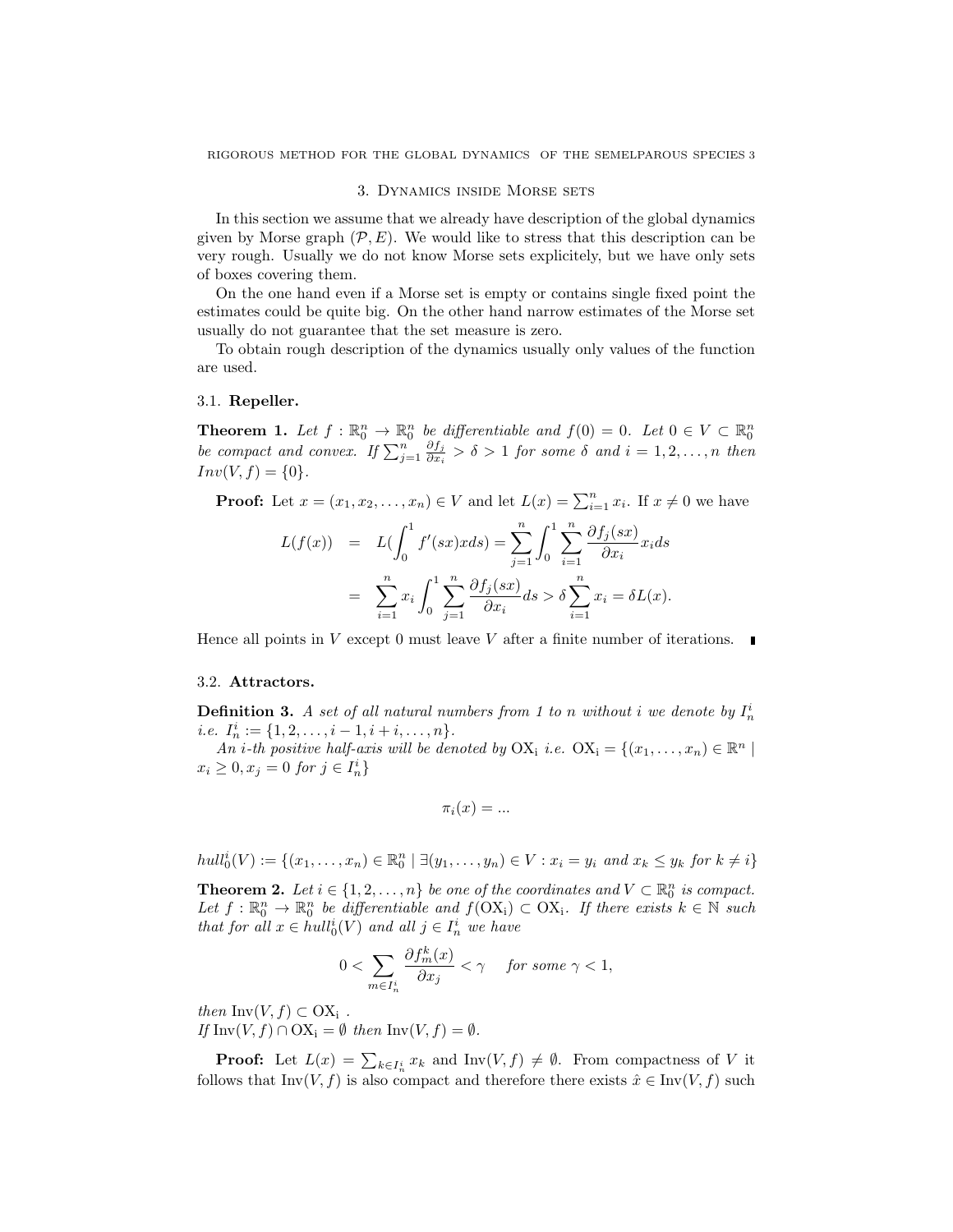that  $L(\hat{x}) = max\{L(x) | x \in Inv(V, f)\}.$  Moreover we have  $\hat{x} = f(y)$  for some  $y \in \text{Inv}(V, f)$ . Let  $\bar{y} = \pi_i(y)$ .

$$
L(\hat{x}) = L(f(y)) = L(f(\bar{y})) + L\left(\int_0^1 f'(\bar{y} + s(y - \bar{y}))ds(y - \bar{y})\right)
$$
  
\n
$$
= \sum_{j \in I_n^i} \int_0^1 \sum_{k=1}^n \frac{\partial f_j(\bar{y} + s(y - \bar{y}))}{\partial x_k} ds(y_k - \bar{y}_k)
$$
  
\n
$$
= \sum_{k \in I_n^i} y_k \int_0^1 \sum_{j \in I_n^i} \frac{\partial f_j(\bar{y} + s(y - \bar{y}))}{\partial x_k} ds
$$
  
\n
$$
< \delta \sum_{k \in I_n^i} (y_k) = \delta L(y).
$$

It is only possible if  $L(\hat{x}) = 0$  and hence  $Inv(V, f) \subset OX_i$ .

3.3. Saddle fixed point. To give more precise description of a Morse set we can use also more general tools. First we will recall from [4] the notions of h-sets, covering relations, cones conditions.

 $\blacksquare$ 

**Definition 4.** [4, Definition 1] An h-set, N, is a quadruple  $(|N|, u(N), s(N), c_N)$  such that

- |N| is a compact subset of  $\mathbb{R}^n$
- $u(N), s(N) \in \{0, 1, 2, \dots\}$  are such that  $u(N) + s(N) = n$
- $c_N : \mathbb{R}^n \to \mathbb{R}^n = \mathbb{R}^{u(N)} \times \mathbb{R}^{s(N)}$  is a homeomorphism such that

$$
c_N(|N|) = B_{u(N)} \times B_{s(N)}.
$$

We set

$$
\dim(N) := n,
$$
  
\n
$$
N_c := \overline{B_{u(N)}} \times \overline{B_{s(N)}},
$$
  
\n
$$
N_c^- := \partial B_{u(N)} \times \overline{B_{s(N)}},
$$
  
\n
$$
N_c^+ := \overline{B_{u(N)}} \times \partial B_{s(N)},
$$
  
\n
$$
N^- := c_N^{-1}(N_c^-), \quad N^+ = c_N^{-1}(N_c^+).
$$

Hence an  $h$ -set,  $N$ , is a product of two closed balls in some coordinate system. The numbers  $u(N)$  and  $s(N)$  are called the **nominally unstable and nominally** stable dimensions, respectively. The subscript  $c$  refers to the new coordinates given by homeomorphism  $c_N$ . In the sequel to make notation less cumbersome we will sometimes drop the bars in the symbol  $|N|$  and we will use N to denote both the h-sets and its support.

**Definition 5.** [4, Definition 6] Assume that N, M are h-sets, such that  $u(N) =$  $u(M) = u$ ,  $s(N) = s(M) = s$  and let  $f : N \to \mathbb{R}^{\dim(M)}$  be continuous. Let  $f_c = c_M \circ f \circ c_N^{-1} : N_c \to \mathbb{R}^u \times \mathbb{R}^s.$ We say that

$$
f_{\rm{max}}
$$

$$
N \stackrel{f}{\Longrightarrow} M
$$

 $(N \text{ f-covers } M)$  iff the following conditions are satisfied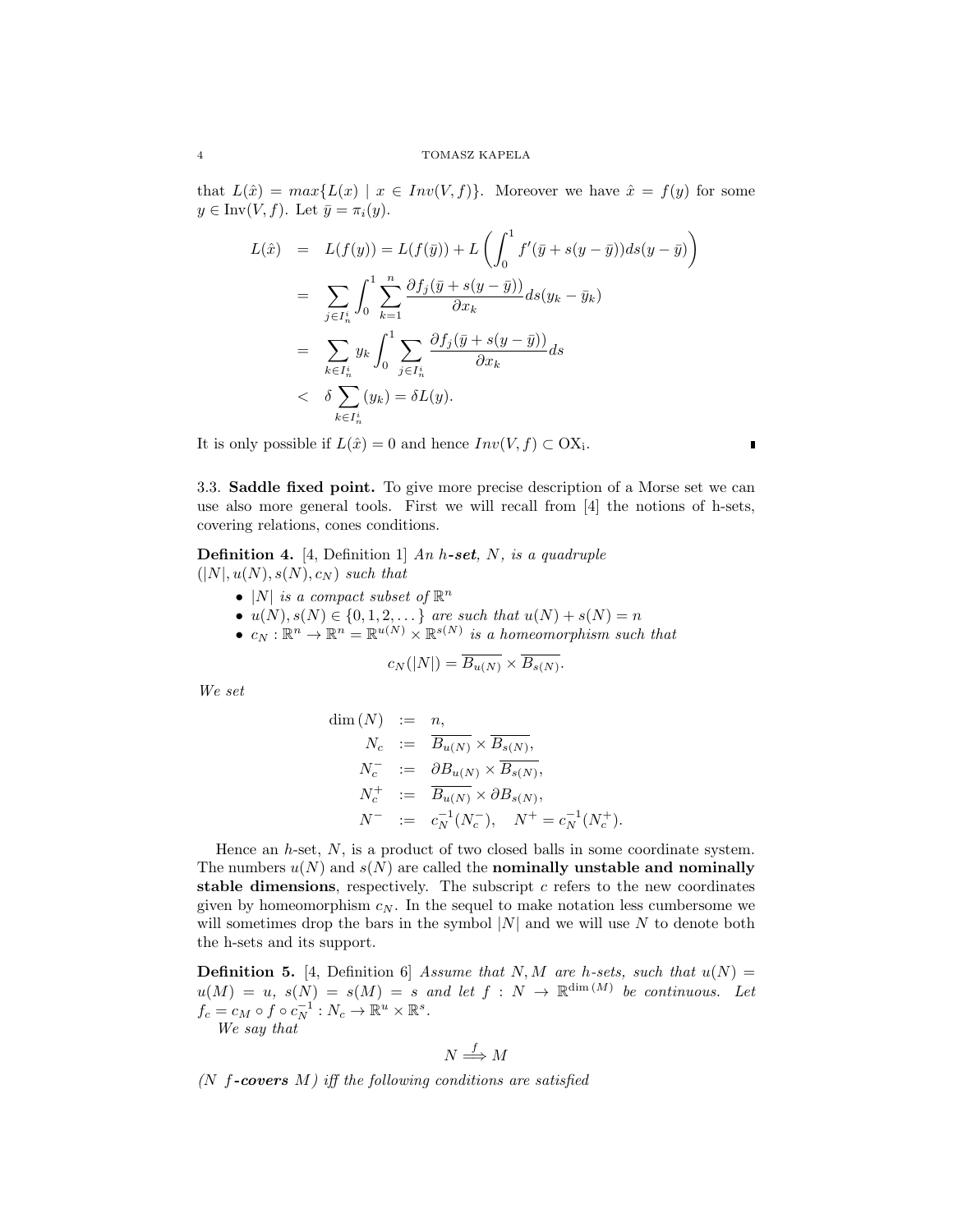**1.:** there exists a continuous homotopy  $h : [0,1] \times N_c \to \mathbb{R}^u \times \mathbb{R}^s$ , such that the following conditions hold true

$$
h_0 = f_c,
$$
  
\n
$$
h([0, 1], N_c^-) \cap M_c = \emptyset,
$$
  
\n
$$
h([0, 1], N_c) \cap M_c^+ = \emptyset.
$$

**2.:** If  $u > 0$ , then there exists a map  $A : \mathbb{R}^u \to \mathbb{R}^u$ , such that

$$
h_1(p,q) = (A(p),0), \text{ for } p \in \overline{B_u}(0,1) \text{ and } q \in \overline{B_s}(0,1),
$$

 $A(\partial B_u(0,1)) \subset \mathbb{R}^u \setminus \overline{B_u}(0,1).$ 

Moreover, we require that

$$
\deg(A, \overline{B_u}(0,1), 0) \neq 0,
$$

Sometimes if map is know from the context we may drop the symbol  $f$  and write  $N \Longrightarrow M$ .

**Definition 6.** Let N be an h-set and  $Q : \mathbb{R}^{\dim(N)} \to \mathbb{R}$  be a quadratic form

$$
Q(x, y) = \alpha(x) - \beta(y), \qquad (x, y) \in \mathbb{R}^{u(N)} \times \mathbb{R}^{s(N)},
$$

where  $\alpha : \mathbb{R}^{u(N)} \to \mathbb{R}$  and  $\beta : \mathbb{R}^{s(N)} \to \mathbb{R}$  are positively definite quadratic forms. The pair  $(N, Q)$  will be called an h-set with cones.

**Definition 7.** Let  $(N, Q_N)$  and  $(M, Q_M)$  be h-sets with cones such that  $u(N) =$  $u(M)$  and let  $f: |N| \to \mathbb{R}^{dim(M)}$ . Assume that  $N \stackrel{f}{\Longrightarrow} M$ . We say that f satisfies the cone condition (with respect to the pair  $((N, Q_N), (M, Q_M))$ ) if any  $x_1, x_2 \in$  $N_c$  with  $x_1 \neq x_2$  satisfy

$$
Q_M(f_c(x_1) - f_c(x_2)) > Q_n(x_1 - x_2).
$$

 $By(N,Q_N) \stackrel{f}{\Longrightarrow}(M,Q_M)$  we denote the fact that  $N \stackrel{f}{\Longrightarrow} M$  and additionally f satisfies the cone condition.

**Theorem 3.** Let  $(N, Q_N)$  be an h-set with cones. If  $(N, Q_N) \stackrel{f}{\Longrightarrow} (N, Q_N)$ , i.e. N covers itself and f satisfies the cone condition, then

$$
Inv(N, f) = \{x^*\}
$$

where  $x^*$  is a hyperbolic fixed point and the dimension of its stable manifold is equal to the nominally stable dimension  $s(N)$ . If the nominally unstable dimension  $u(N) > 0$  then everything leaves |N| in forward time except the stable manifold which is of measure 0.

### 4. Model

The model described in this section is exactly the same as in [3].

We consider discrete time model hence the age  $a$  and the time  $t$  are positive integers. We assume also that  $a < a_{max}$  where  $a_{max} < \infty$  is maximal age.

We use the following notation

- $x_a(t)$  is a number of individuals at age a and time t,
- $N(t) = \sum_{a=1}^{a_{max}} x_a(t)$  is a total number of individuals at time t. We assume that  $N(t) \leq N_{max}$  for some  $N_{max} < \infty$ .
- $q_a(N(t))$  and  $b_a(N(t))$  denote the *survivorship* and the *birth* rates for an individual at age  $a$  at time  $t$ . We assume that all rates are continuous.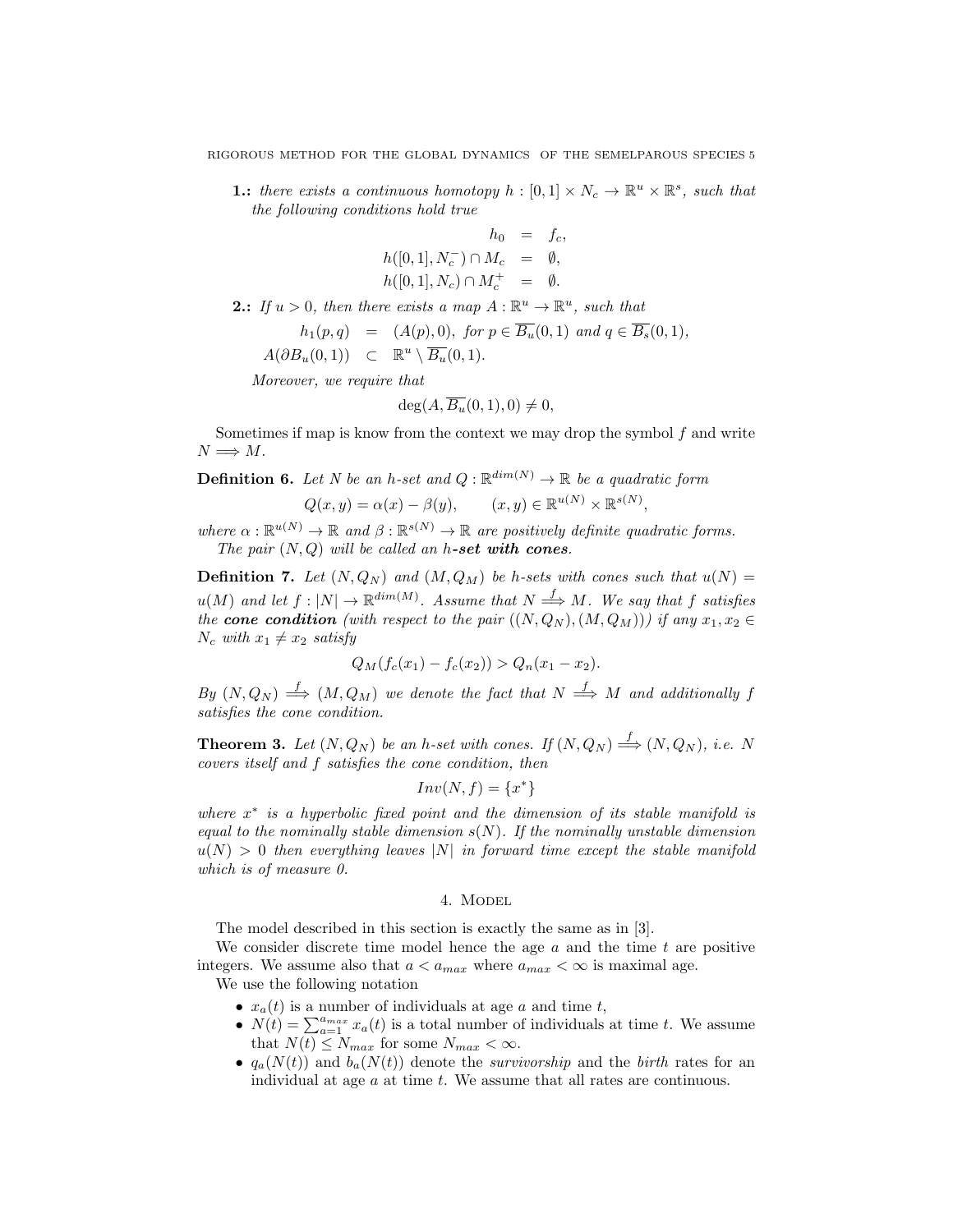As a starting point we consider general non-linear Leslie model

(2) 
$$
N(t) = \sum_{a=1}^{a_{max}} x_a(t),
$$

$$
x_{a+1}(t+1) = q_a(N(t))x_a(t),
$$

$$
x_1(t+1) = \sum_{a=1}^{a_{max}} b_a(N(t))x_a(t).
$$

Since we restrict our attention to semelparous species we will assume that only individuals at age n can reproduce and then they die i.e.  $b_a(N(t))$  is non zero only for  $a = n$ . We also assume that the survivorship rate depends only on the age a i.e.  $q_a(N(t)) = q_a$ . Finally we obtain model

(3) 
$$
x_{a+1}(t+1) = q_a x_a(t) \text{ for } a = 1,...,n-1,
$$

$$
x_1(t+1) = b(N(t))x_n(t).
$$

where  $n$  is the maximal age and  $b$  is a continuously differentiable function defined on some interval  $[0, M)$  where  $0 < M \leq \infty$ .

Three typical models and the corresponding birth functions b are

- the logistic model:  $b(x) = \sigma \left(1 \frac{x}{M}\right),$
- the Ricker model:  $b(x) = \sigma e^{-cx}$ ,
- the Beverton-Holt model:  $b(x) = \frac{\sigma}{1+cx}$ .

# 5. Results

In this section we will apply methods from Sections 2 and 3 to semelparous species models described in Section 4. For given model and given parameters our method will try to prove that almost all points converge to the axes except repelling fixed point in the origin, a hyperbolic fixed point and points from its stable manifold. We would like to stress that if the algorithm succeeds the results has all the mathematical rigor

As a first step using conley-morse-database software [1] we obtain Morse graph. We assume that our grid is fine enough that Morse graph consists of one repeller set  $M_O$  (that contains origin), a set  $M_H$  that is at some distance from all axes and *n* paths  $(M_H, M_i^1, \ldots, M_i^{k_i}, M_i)$  connecting  $M_H$  with the set  $M_i$  "laying" on the *i*-th axis for  $i = 1, ..., n$ . For various parameters different number of subdivisions of the phase space was needed to obtain Morse graphs of the above structure.

Once we have Morse graph we will use theorems from Section 3 to give more detailed information about each of Morse sets. We will prove that:

- S1. Inv $(M_O, f) = \{0\}.$
- S2. Inv $(M_H, f)$  contains only a saddle fixed point.
- S3. A set  $Inv(M_i, f)$  is a subset of *i*-th axis.
- S4. Each set  $M_i^j$  is empty or lies on one of the axis.

All the models we consider fulfills the general assumptions of theorems in the paper [3] and therefore we know that

- origin is a repelling fixed point,
- there exists exactly one positive fixed point and its stability is easy to determine (e.g. for even number of age classes it is always unstable),
- if we are close enough to the axis we will be attracted to it.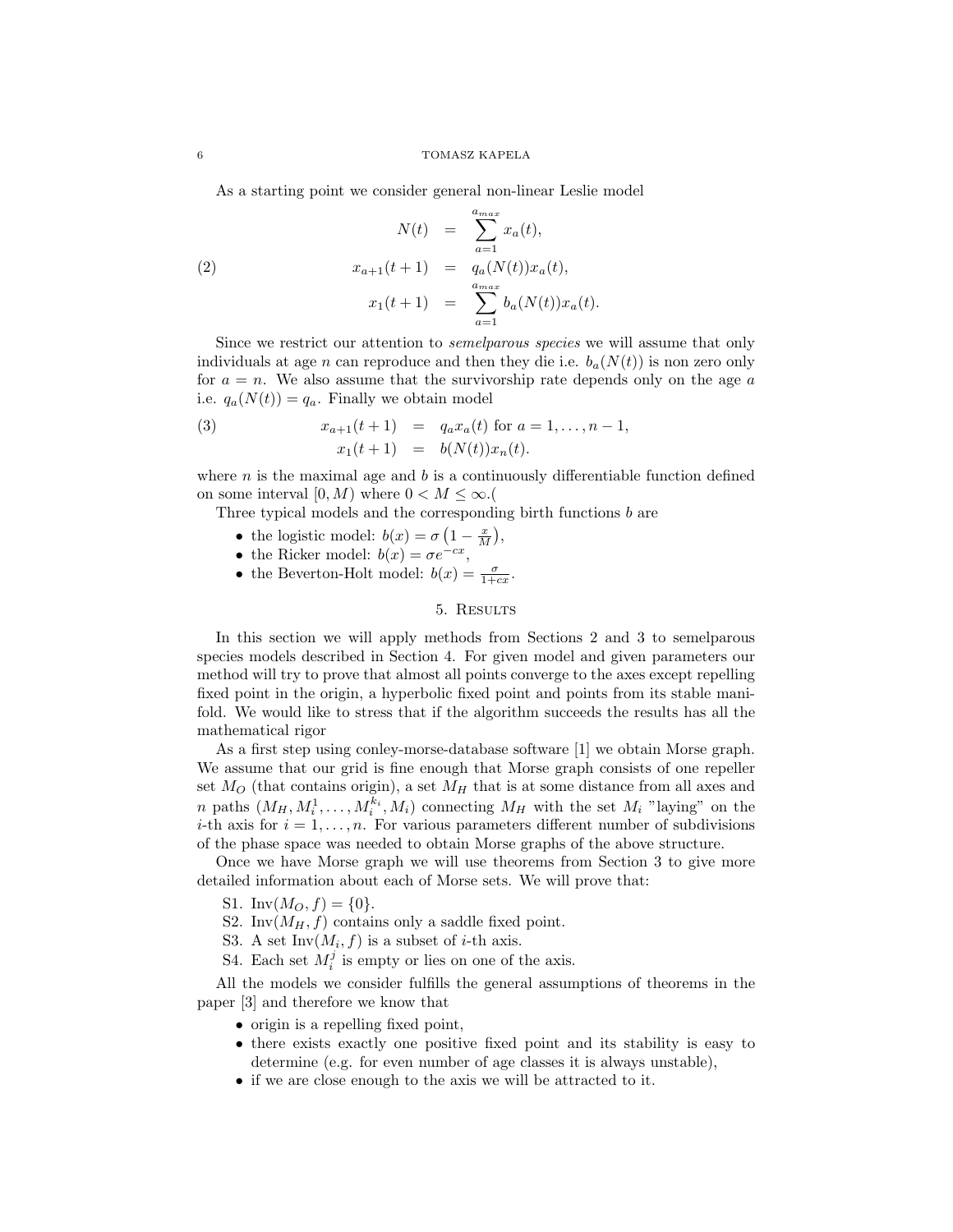But this information is not enough to prove statements (S1) - (S4). There is still possibility of an existence of an invariant sets other then fixed point in each of the Morse sets in the Morse graph since we know only their rough upper estimates.

To prove statements (S1)-(S4) we perform rigorous computations to obtain estimates of function values and derivatives which verifies assumptions of theorems from Section 3.

5.1. Results for logistic model. The logistic birth function is given by

$$
b(x) = \begin{cases} \sigma \left(1 - \frac{x}{M}\right) & \text{for } x \in [0, M] \\ 0 & \text{for } x \in (M, \infty) \end{cases}
$$

For this model of semelparous species the set  $S = [0, M]^n$  is a trapping region for all choices of  $\sigma$  and  $q_a$  we will use it as an initial domain for conley-morse-database software. In the following we fix  $M$  equal to 1.

First we will apply our algorithm to bienials model (i.e. model with two age classes) for parameters values for which Rudnicki and Wieczorek performed simulation in [3] and we obtained the following rigorous results

Theorem 4. For the bienials models with logistic birth rate and for parameters values

• 
$$
q = 2/3, \sigma = 3,
$$
  
\n•  $q = 0.99, \sigma = 3.3,$ 

almost all initial conditions converge to the one of the axis under second iteration of the map.

### **REFERENCES**

- [1] Conley-Morse database software.
- [2] Z. Arai, W. Kalies, H. Kokubu, K. Mischaikow, H. Oka, and P. Pilarczyk. A database schema for the analysis of global dynamics of multiparameter systems. SIAM Journal on Applied Dynamical Systems, 8(3):757–789, 2009.
- [3] R. Rudnicki and R. Wieczorek. Asymptotic analysis of a semelparous species model. Fundam. Inf., 103(1-4):219–233, January 2010.
- [4] Piotr Zgliczyński and Marian Gidea. Covering relations for multidimensional dynamical systems . Journal of Differential Equations,  $202(1):32 - 58$ ,  $2004$ .

Tomasz Kapela, Jagiellonian University, Institute of Computer Science, Nawojki 11, 30-072 KRAKÓW, POLAND

E-mail address: kapela@ii.uj.edu.pl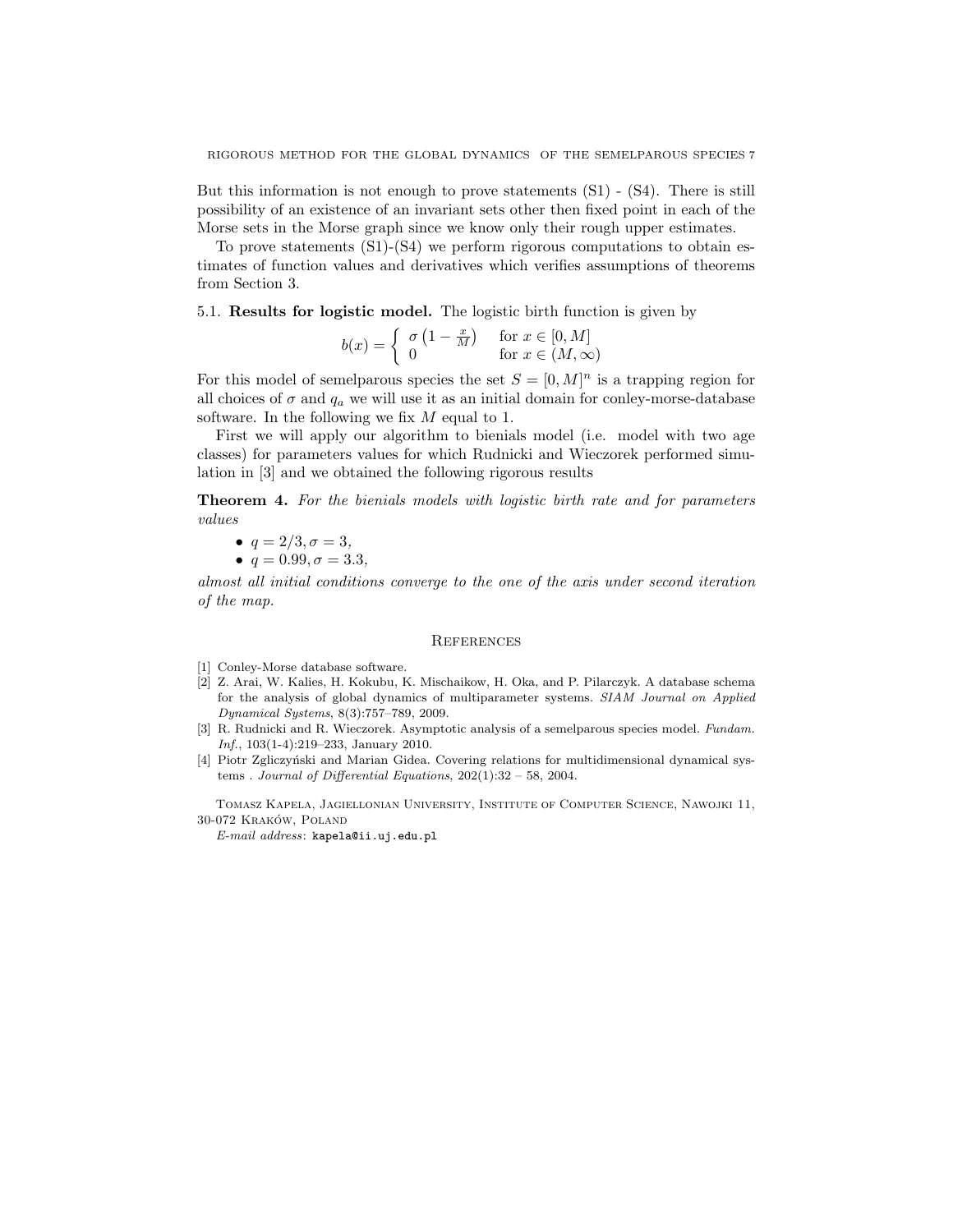

FIGURE 1. Simulations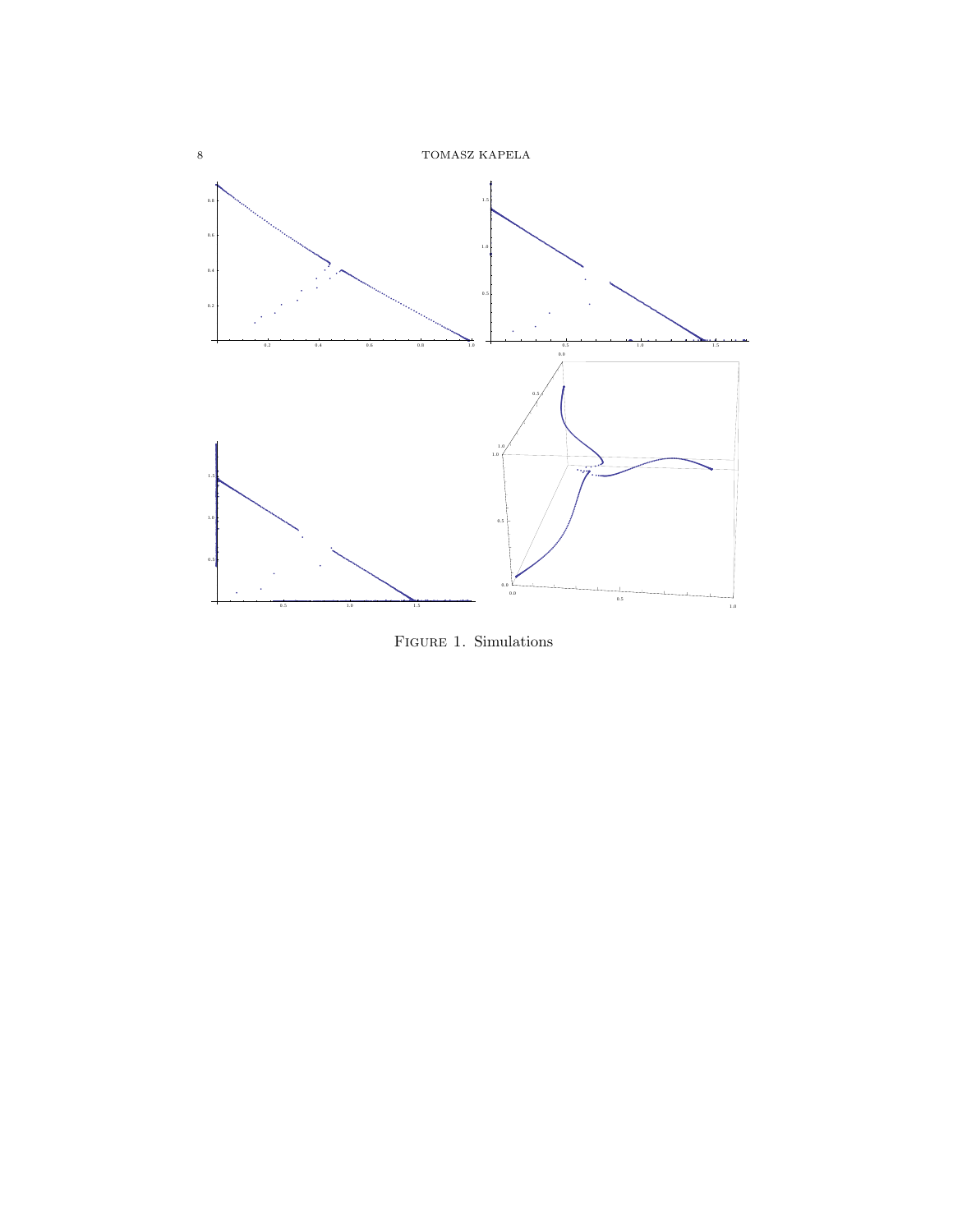

Figure 2. Morse graphs obtained for model with logistic birth rate and parameters values  $q = 2/3, \sigma = 3$  (left),  $q = 0.99, \sigma = 3.3$ (right). The number of boxes contained in an upper estimate of the recurrent set related to given vertex are displayed in the square brackets.